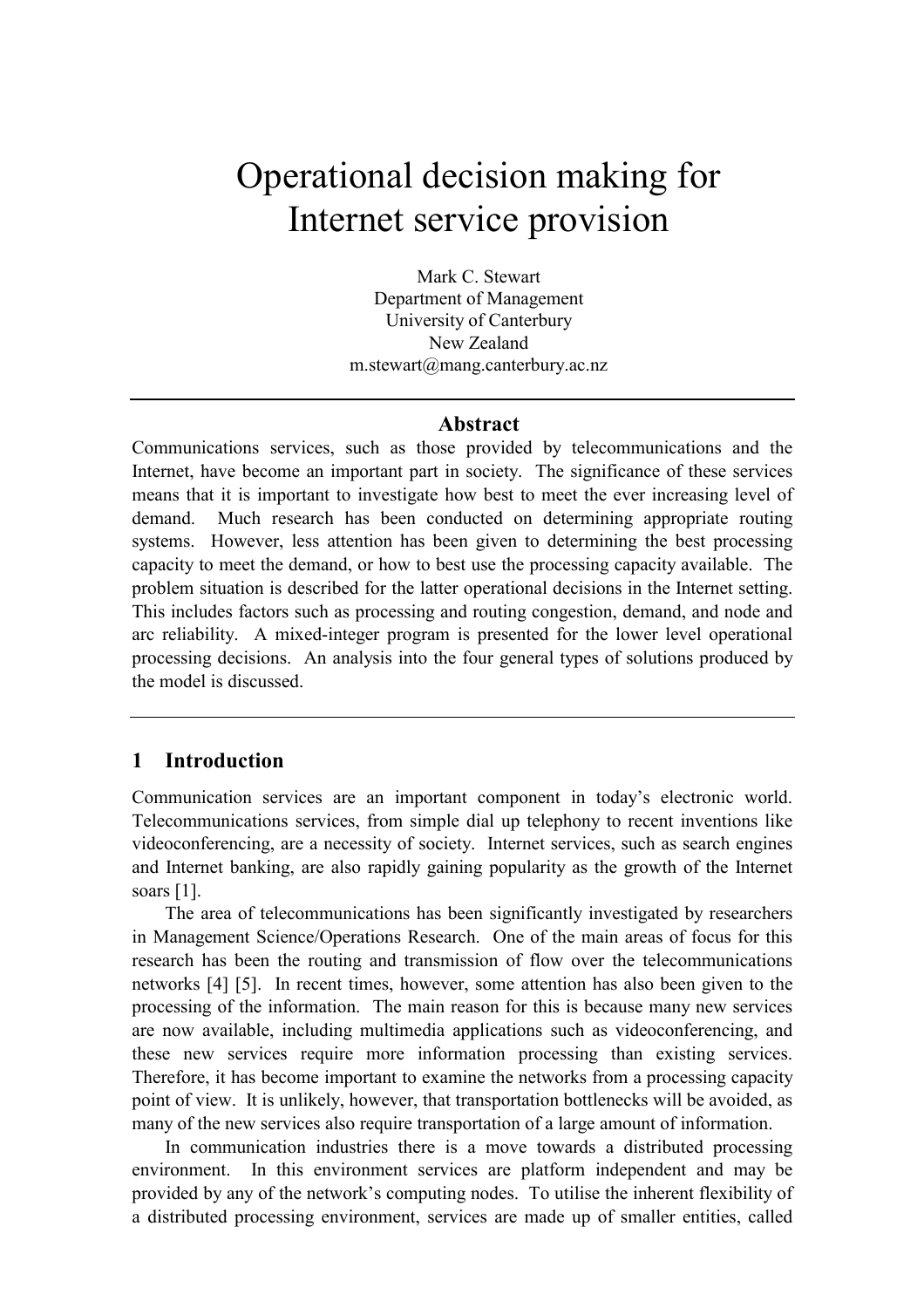applications or subservices. The subservices required to provide a particular service can be run independently at different nodes. For a service to be available, the subservices that make up that service must all be available within the network.

An important set of decisions in this environment is how to make best use of the computational resources in the network when meeting demand. As outlined in [3], these processing decisions made are 1) which nodes to run the subservices on, and 2) how to meet demand once the subservices have been installed. Demand for a subservice can only be met at a node if the subservice is installed at that node. In these models there is a single constraining computational resource (processing capacity) that can be used in two ways: as a fixed requirement to make a subservice available on a node, and to meet demand at a node.

There has been some research into analysing, modelling and solving variations of the telecommunications processing decisions [3] [6] [7]. Much of this research has not included transportation restrictions.

Telecommunications and the Internet both facilitate communication and the transfer of information. There is currently a convergence of these two types of communication at the level of technology and the services that they can provide. Therefore, models developed for the telecommunications processing decisions may, with a little effort, be tailored to the Internet. The problem addressed in this paper, following on from [3], is to formulate and analyse a model for the processing decisions in the Internet setting. In this setting it is very important to include transportation factors, such as congestion, in the model.

The remainder of this paper is organised as follows. In Section 2 the problem situation for the Internet processing decisions is described. Section 3 presents a formulation for the Internet processing decisions model. Section 4 discusses the analysis of the mathematical model, and in particular the different solutions the model can produce [3]. Section 5 concludes this paper and discusses some future research opportunities in the area.

#### **2 Problem situation**

The situation considered is how to best use the processing resources available to meet demand for Internet services. An influence diagram is presented (Figure 1) which shows the most important factors in the problem situation and how these factors affect each other. For clarity, only the most important factors and interactions are shown in this paper.

The total costs and total revenue depicted in the influence diagram represent the important costs incurred and revenue obtained from meeting demand, respectively. The total costs consist of processing costs and delivery costs, and costs associated with any demand that is rejected. Revenue is obtained from meeting demand.

Demand can be rejected for two reasons: insufficient system resources, or because meeting the demand is not profitable. Demand will be met while the marginal profit associated with meeting an extra unit of demand is more than the rejection costs incurred if it was not met. The unit rejection cost refers to the loss to the decision maker if they fail to meet a unit of demand. This cost should incorporate the potential loss of goodwill which could lead to a loss of future demand and future profits. The rejection cost incorporates a number of complex relationships but these will not be discussed in this paper, and hence the unit rejection cost is assumed to be constant.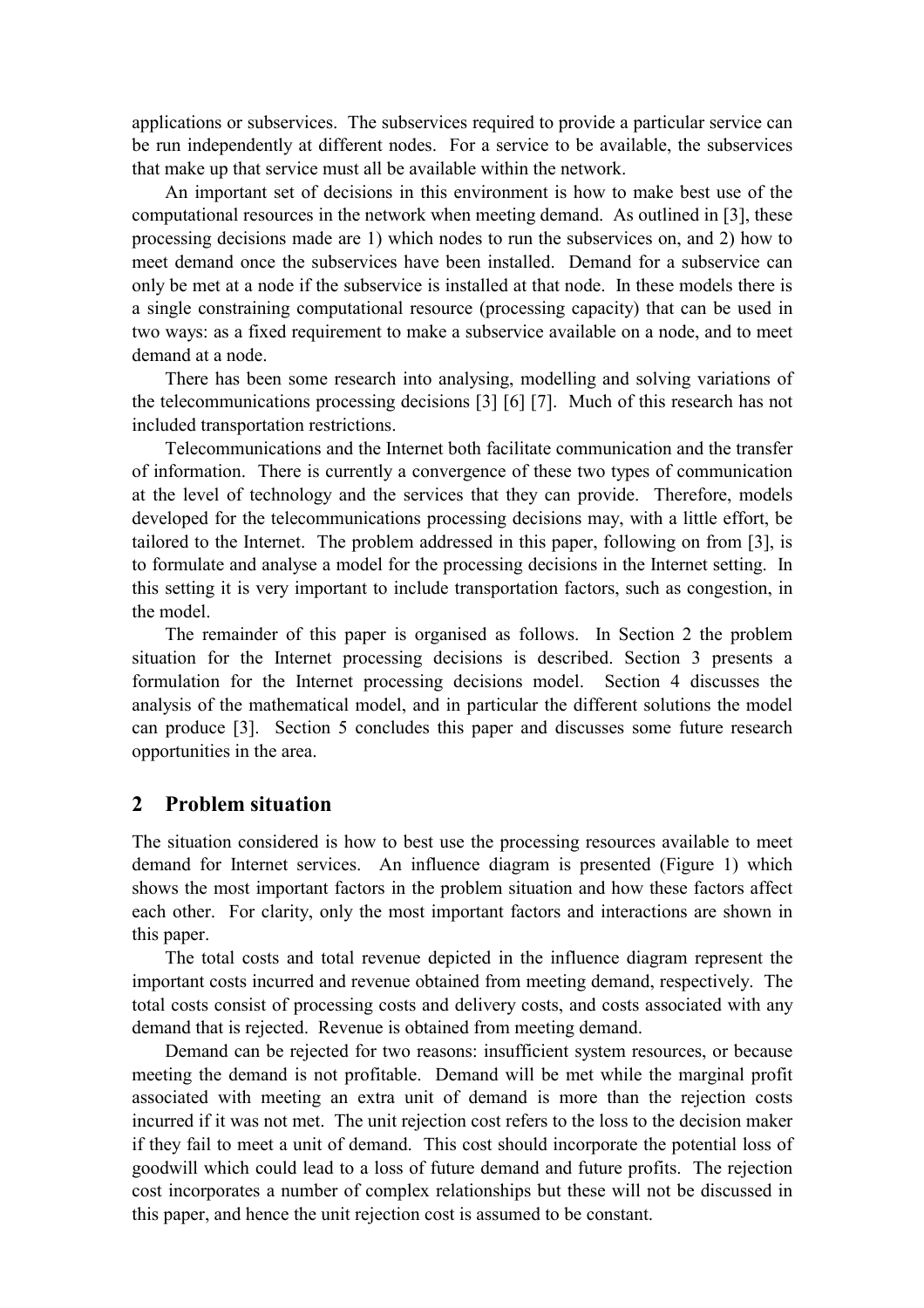

Figure 1. Influence diagram for the Internet processing decisions problem situation.

The number of nodes and the size of each node determines the initial processing capacity available, the maximum capacity. Processing capacity is used by either installing subservices or meeting demand. The processing capacity available and the processing capacity used give the final processing resources available. This provides an implicit feasibility test in the influence diagram. Also, the processing capacity used incurs direct costs. The unit processing cost allows the possibility of paying for processing capacity to be included, for example, if processing was done on another service providers node. Therefore, it is important to distinguish between the processing capacity used at different locations.

An Internet service request involves routing flow over arcs and through routing nodes. It is assumed that the decision maker has full knowledge of the route the flow is sent on. The first type of delivery costs included are direct costs of routing over arcs and routing through nodes. Including these costs allows different arcs and nodes to have different owners, who all have their own pricing structures.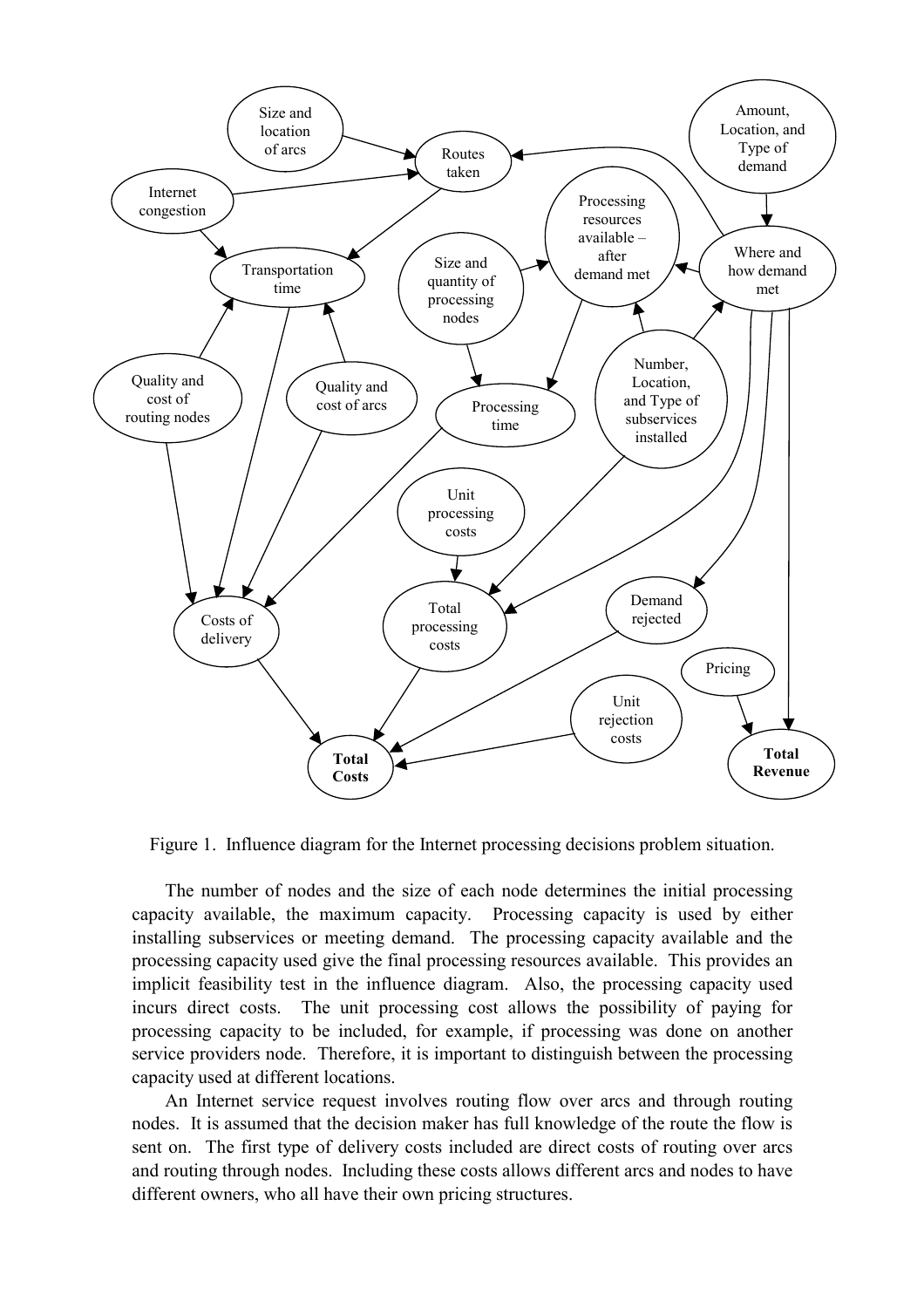As with rejected demand, long transportation times can cause a loss of goodwill. For example, if transportation times were high then customers could become frustrated at not receiving their service promptly. This could harm their possible future requests as well. The transportation times associated with meeting demand are influenced by a number of factors. The quality of the arcs and routing nodes are an important factor. For example, good quality routing nodes route information faster than nodes of a lesser quality (see [2] for an explanation of how flow is routed). Another factor is Internet congestion. If the level of flow through a node exceeds the routing nodes capacity the excess flow joins a queue, and is hence delayed. Therefore, the transportation time per unit through a node increases as the amount of flow through the node increases. Figure 2 shows an example of the total transportation time through a node as flow through the node increases. Note that as the total level of Internet traffic cannot be known with certainty the transportation times also can not be known with certainty. As they are a key factor in the delivery costs, and hence the decision making process, it may be important, in later models, to include this uncertainty explicitly.



Figure 2. Function for transportation times through nodes.

Long processing times also cause costs associated with a loss of goodwill. Similarly to transportation times, processing times are influenced by the quality of the processing node and also by the level of processing at the node. The more processing capacity being used the longer the processing time per unit. This is because the processing resources have to be shared, and cannot be devoted entirely to meeting one lot of demand.

Therefore, in summary, the delivery costs function includes the following factors:

- Arc costs
- Route through node costs
- Delivery time costs:
	- Processing times  $(= f$  (subservices installed, demand met))
	- Transportation times:
		- Time through nodes  $( = f$  (flow through node))
		- Time over arcs

The final part of the influence diagram are the factors set by the decision maker. The decisions made are where to install subservices and meet demand, and the routes taken. The first two decisions define the processing capacity used and therefore affect the available processing resources. These decisions are constrained by the amount, location, and type of demand. Demand is influenced by many factors, such as price and convenience. However, for reasons of simplicity these factors are left out. The routing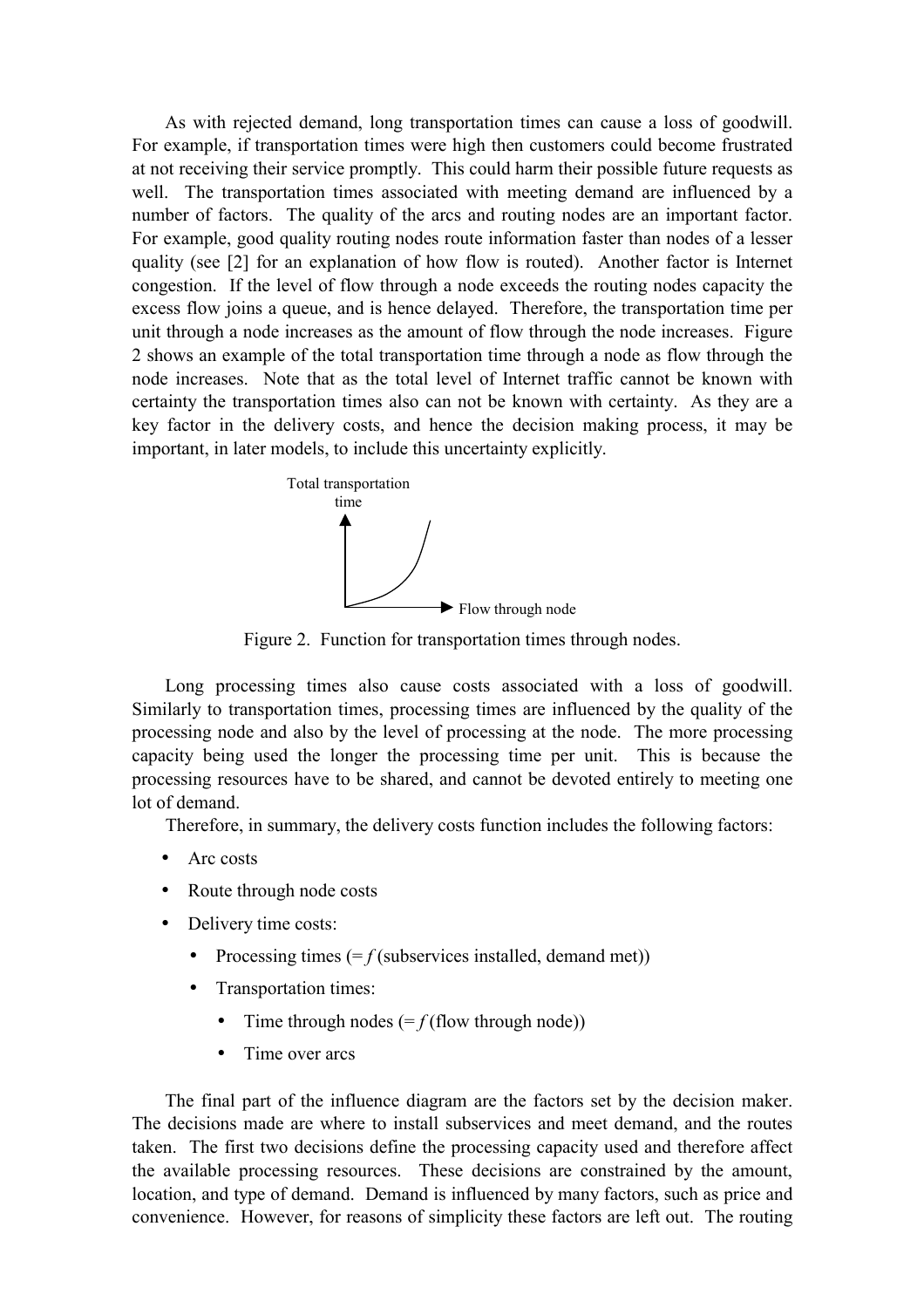requirements are determined by where and how demand is met. Also, arc capacities restrict the choice of routes available, and congestion will influence the routes taken, as routing through highly congested areas will incur significant costs.

An important point to note for the next section is that there are actually only two constraining factors – the node capacity and the arc capacity – and the rest of the problem situation determines costs and revenues.

Note that the major difference between the Internet problem situation described above and the telecommunications problem situation [6] is that the Internet model includes transportation and delivery factors in the decision making.

#### **3 Formulation**

The Internet processing decisions model has two main purposes. They are:

- To provide the operational decision makers with solutions to the shorter term problem of how to provide services. When making these decisions the resources available have been set, the demand is known with more certainty, and hence the model will be used to make the best decisions possible for meeting demand.
- To help the strategic decision makers in determining solutions to the longer term problem of what resources to provide. The shorter term processing decisions model would be used as feedback for the longer term capacity investment decisions, in order to show how the resources were actually used and how the profit was affected. For example, if the decision maker wanted to increase the capacity of a certain node the processing decisions model could be used to evaluate how different the solution would be given these changes to the network, and to what extent the profit would be affected.

The mathematical model formulated for the Internet processing decisions situation is discussed and presented below. Constraints referred to in the discussion relate to the formulation at the end of this section. The formulation uses the following indices:

 $a - arc$ 

- $dr$  node where the demand is received.
- $k$  subservice.
- $n \text{ }$  node where the demand is processed.
- $s$  service.

*Constraint (2):* 

$$
\overline{X}_{s,dr} + R_{s,dr} = D_{s,dr} \qquad \forall s,dr,
$$

Demand for service *s* received at node *dr* ( $D_{s,dr}$ ) is either met ( $\overline{X}_{s,dr}$ ) or rejected ( $R_{s,dr}$ ).

*Constraint (3):* 

$$
\sum_{n} x_{k,dr,n} = \sum_{l_k} e_{k,s} \overline{X}_{s,dr} \qquad \forall k,dr,
$$

Let  $e_{k,s}$  represent the processing units of subservice  $k$  used by service  $s$ , and  $I_k$  the set of all services that use subservice *k*. The right hand side is the total processing requirement for subservice *k* and the left hand side is the total processing for subservice *k* performed in the network. Here, *x k,dr,n* is the demand for subservice *k* received at node *dr* that is processed at node *n*.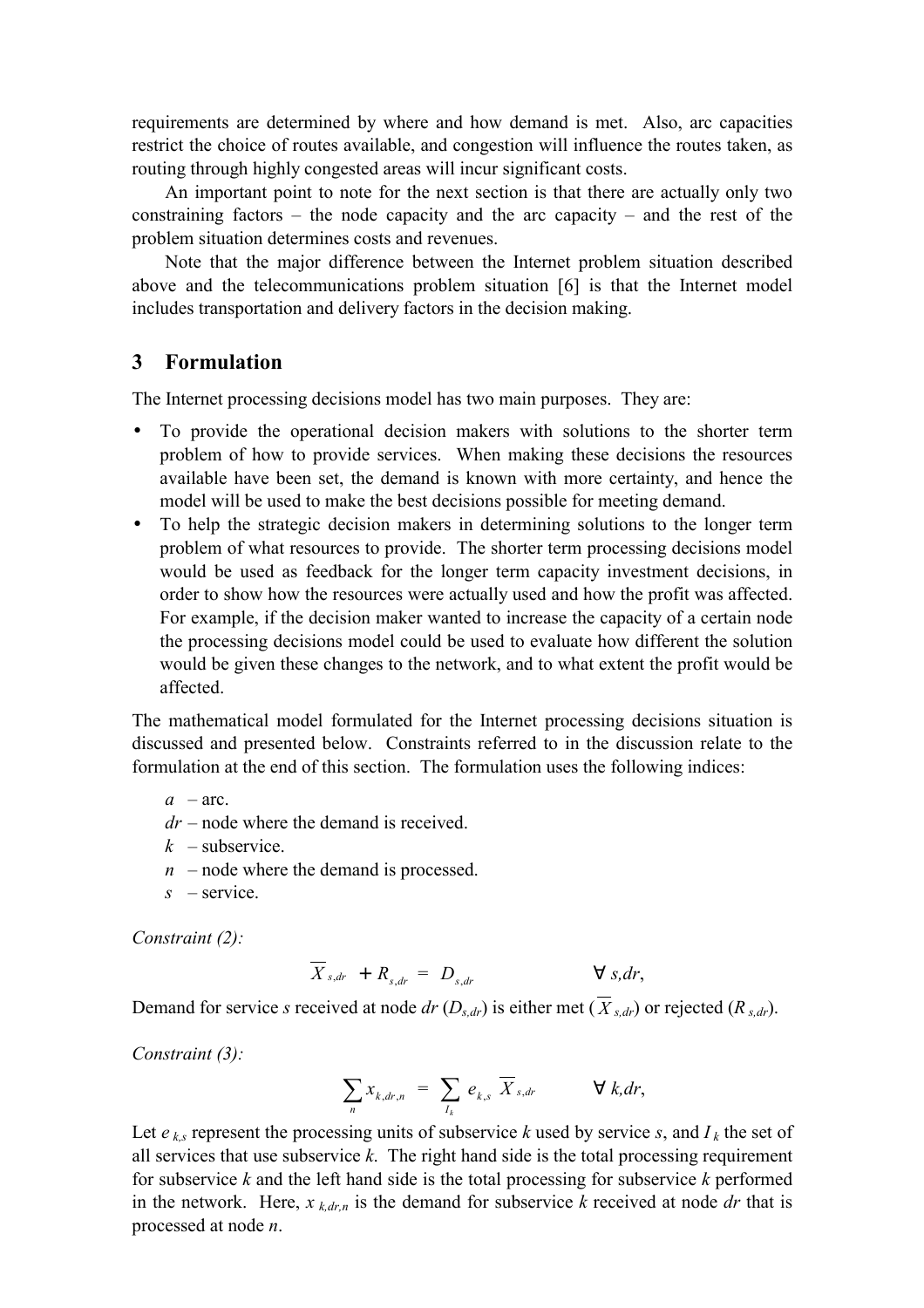*Constraints (4) & (5):* 

$$
\sum_{k} \sum_{dr} x_{k,dr,n} + \sum_{k} z_{k,n} u_k \leq S_n \qquad \forall n,
$$
  

$$
x_{k,dr,n} \leq z_{k,n} M \qquad \forall k,dr,n,
$$

Let  $z_{kn}$  be a binary decision variable with a value of 1 if subservice  $k$  is installed at node *n* and 0 otherwise. Constraint (5) ensures that demand for a subservice can only be met at a node if the necessary subservice is installed there (*M* is a large number). Constraint (4) ensures that the total processing capacity used at a node does not exceed the node capacity available at that node  $(S_n)$ , where processing capacity can be used by meeting demand or installing the necessary subservices, respectively. The processing capacity used to have subservice *k* available is *u k*.

*Constraints (6), (7), & (8):* 

*arc* usage<sub>a</sub>  $\leq C_a$   $\qquad \qquad \forall a$ ,  $arc \_usage_a = f_{au}(x_{k,dr,n})$   $\forall a,$ *delivery* costs =  $f_d$  (......)

Constraint (6) ensures that the level of flow on an arc (*arc\_usagea*) does not exceed the capacity of that arc  $(C_a)$ . For a particular set of nodes between which flow must be sent the cheapest route is chosen, and this in turn defines the arc usage (Constraint (7)).

For simplicity, in this formulation of the Internet processing decisions model the complicated delivery costs function (discussed in the previous section) is not presented explicitly (Constraint (8)).

*Objective function (1):* 

$$
Max \qquad \sum_{s} \sum_{dr} (\overline{X}_{s,dr} p_{s,dr} - R_{s,dr} h_{s,dr})
$$

$$
- (\sum_{k} \sum_{dr} \sum_{n} b_{n} x_{k,dr,n} + \sum_{k} \sum_{n} u_{k} b_{n} z_{k,n})
$$

$$
- delivery \; costs
$$

The five terms in the objective function calculate profit. The first term is the revenue obtained from meeting demand (*p s,dr* is the price obtained for service *s* received at node *dr*). The second term is the cost associated with rejecting demand (*h s,dr* is the cost of rejecting service *s* received at node *dr*). The third and fourth terms are the costs of using processing capacity (*b n* is the cost of using processing capacity at node *n*). Finally, the fifth term represents the delivery costs associated with the chosen method of meeting demand.

The entire formulation is as follows. Note that the decision variables representing the subservices being installed are binary, while the rest of the decision variables are non-negative.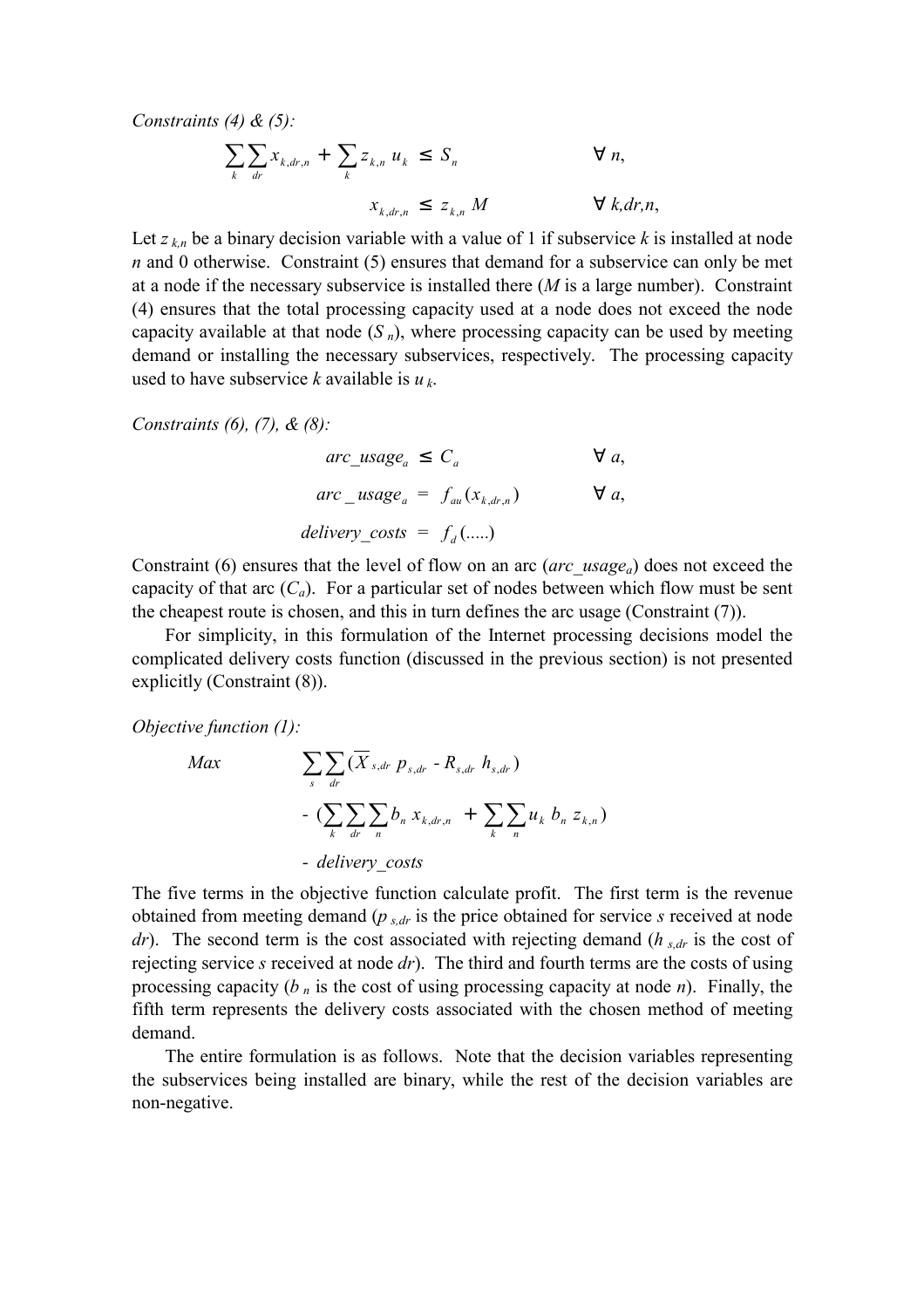$$
Max \qquad \sum_{s} \sum_{dr} (\overline{X}_{s,dr} p_{s,dr} - R_{s,dr} h_{s,dr})
$$

$$
- (\sum_{k} \sum_{dr} \sum_{n} b_{n} x_{k,dr,n} + \sum_{k} \sum_{n} u_{k} b_{n} z_{k,n})
$$

$$
- delivery\_costs
$$

$$
(1)
$$

*s.t. Constraints* 

$$
X_{s,dr} + R_{s,dr} = D_{s,dr} \qquad \forall s,dr,
$$
 (2)

$$
\sum_{n} x_{k,dr,n} = \sum_{I_k} e_{k,s} \overline{X}_{s,dr} \qquad \forall k,dr,
$$
 (3)

$$
\sum_{k} \sum_{dr} x_{k,dr,n} + \sum_{k} z_{k,n} u_k \leq S_n \qquad \qquad \forall n,
$$
 (4)

$$
x_{k,dr,n} \leq z_{k,n} M \qquad \forall k,dr,n,
$$
 (5)

$$
arc\_usage_a \le C_a \qquad \qquad \forall a,
$$
 (6)

$$
arc\_usage_a = f_{au}(x_{k,dr,n}) \qquad \forall a,
$$
 (7)

$$
delay\_costs = f_d(...)
$$
 (8)

$$
z_{k,n}
$$
 binary,  $x_{k,dr,n}$ ,  $\overline{X}_{s,dr}$ ,  $R_{s,dr} \geq 0$ .

# **4 Analysis of Model**

This section discusses one important part of the analysis, that being the types of solutions the Internet processing decisions model can produce. It was found that solutions to this model could be grouped into four general solution types. These solution types will now be discussed. To aid in this explanation a simple example of the four solution types, where three processing nodes are being used to meet demand received at those three nodes, is shown in Figure 3.

| 'Distributed subservices' solution |   |                  |          |                          | 'Cheapest node first' solution |                |                  |                             |          |
|------------------------------------|---|------------------|----------|--------------------------|--------------------------------|----------------|------------------|-----------------------------|----------|
|                                    |   | Demand processed |          |                          |                                |                | Demand processed |                             |          |
|                                    |   |                  |          | 3                        |                                |                |                  |                             | 3        |
| ceived<br>Demand<br>ē              |   | 40%              | 40%      | 20%                      | received<br>Demand             |                | 100%             |                             |          |
|                                    | 2 | 30%              | 30%      | 40%                      |                                | $\overline{2}$ | 100%             |                             |          |
|                                    | 3 | 30%              | 20%      | 50%                      |                                | 3              | $100\%$          |                             | 0        |
| 'No transportation' solution       |   |                  |          | 'Middle ground' solution |                                |                |                  |                             |          |
|                                    |   | Demand processed |          |                          | Demand processed               |                |                  |                             |          |
|                                    |   |                  | 2        | 3                        |                                |                |                  | $\mathcal{D}_{\mathcal{L}}$ | 3        |
| received<br>Demand                 |   | $100\%$          | $\Omega$ | $\Omega$                 |                                |                | 40%              | 30%                         | 30%      |
|                                    | 2 | $\theta$         | 100%     | $\Omega$                 | received<br>Demand             | $\overline{2}$ | $\Omega$         | 100%                        | $\theta$ |
|                                    | 3 |                  | $\theta$ | 100%                     |                                | 3              |                  | $\theta$                    | 100%     |

Figure 3. Fraction of demand received met at node *n*, for each solution type.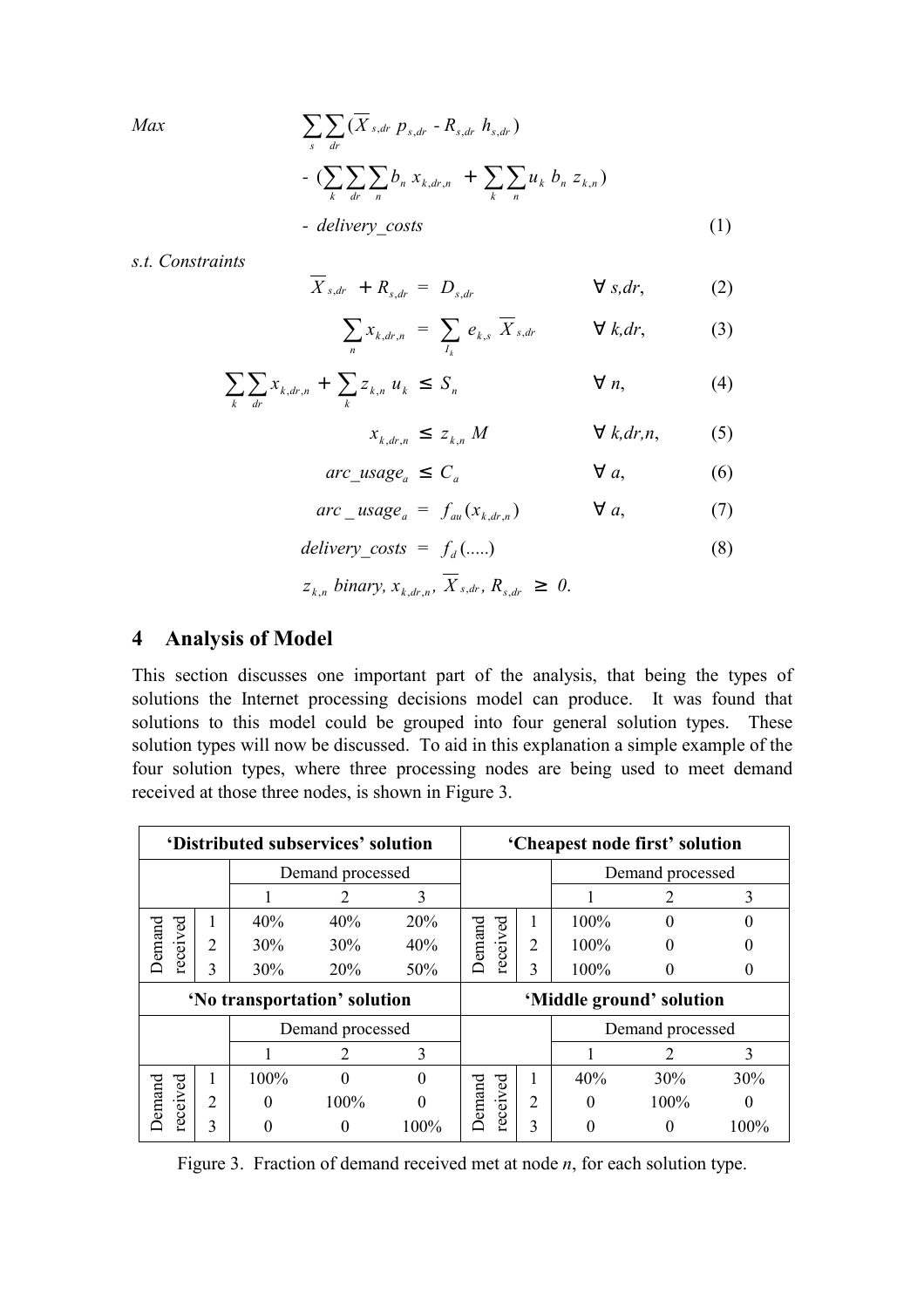• A 'distributed subservices' solution has the installation of the subservices and the meeting of demand shared, or distributed, among all the nodes. This type of solution leads to an even usage of processing capacity at all nodes in the network. The important point about this type of solution is that, from the perspective of the node where demand was received, the cheapest node for meeting a unit of demand changes as the amount of demand already met changes. This results in the meeting of demand for that node being split between many processing nodes in the network.

This type of solution occurs when the processing time function increases relatively steeply, meaning high congestion occurs as the level of processing performed increases. In these circumstances spreading processing around nodes incurs the least processing time costs.

• For a 'cheapest node first' solution all demand received at a node is met at the node which is cheapest initially, taking processing and transportation costs into consideration. The important point is that all demand received at a node is met at the one node only, there is no distributing processing between nodes.

This type of solution occurs when the processing time and transportation time functions are close to linear. This is because the processing time cost per unit does not change much as more and more demand is met, meaning congestion does not significantly influence the costs.

• A 'no transportation' solution has all the demand met at the node where it was received, which clearly leads to no transportation. This means that all subservices have to be installed at all nodes.

This type of solution occurs when the costs associated with transporting flow between nodes are relatively very high. In this case it is worth incurring more processing costs so that the high transportation costs are not incurred. Also, because of the large amount of processing capacity used to install subservices, this type of solution only occurs when the processing time costs per unit do not increase significantly as more processing capacity is used.

• A 'middle ground' solution is essentially a combination of the other three 'extreme' solutions. It has distribution of processing, but some nodes will have all their demand met at only one node. Also, transportation may occur, but some arcs or nodes may be avoided in the routing.

This type of solution occurs when circumstances are such that the extreme solutions did not quite occur. For example, a 'middle ground' solution would be produced if some areas of the network had high congestion while other areas did not.

The remainder of this section shows mathematically how the Internet model can produce the four solution types. The network and assumptions necessary for this are shown in Figure 4 and below.

Assumptions:

- (1) One service is available and can be demanded from node 1 only. This service requires only one subservice.
- (2) Installing a subservice does not use any processing capacity, i.e.,  $u_1 = 0$ .
- (3) It costs more to process at node 1 than it does at node 2, i.e.,  $b_2 < b_1$ .
- (4) It is profitable to meet demand only if up to *m* units of processing capacity at a node are used meeting that demand, i.e.,  $p - b_n - d_1 > -h$ , but  $p - b_n - d_2 < -h$ .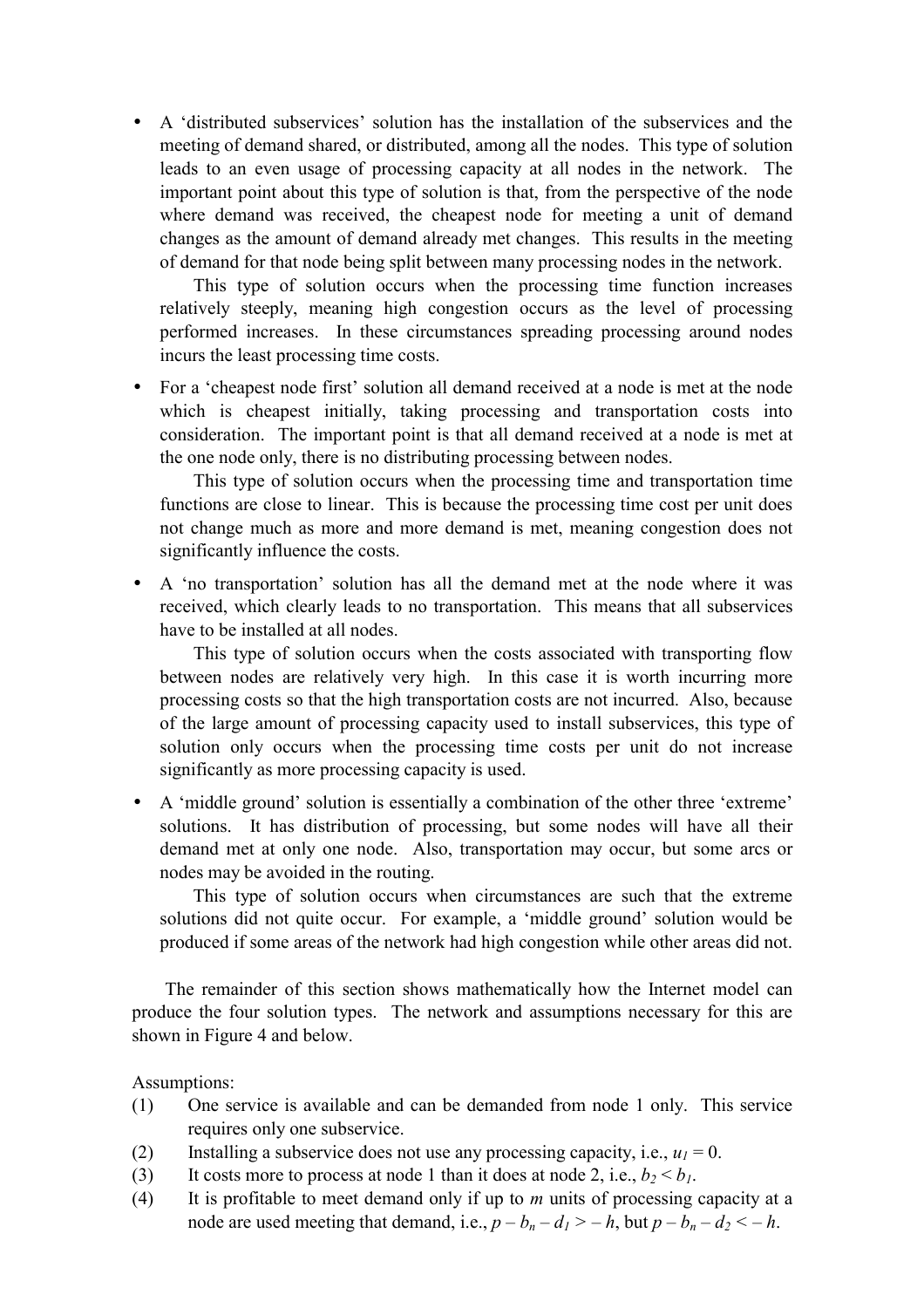

Figure 4. Internet network.

The formulation for the Internet model, where  $x_{n,j}$  is the demand met at node *n* where the processing time per unit is *dj*, is:

Model:

Maximise 
$$
(p - b_1 - d_1) x_{11} + (p - b_1 - d_2) x_{12} + (p - b_2 - d_1 - a) x_{21}
$$
  
+  $(p - b_2 - d_2 - a) x_{22} - h r$   
s.t.  $x_{11} + x_{12} + x_{21} + x_{22} + r = D$   
 $x_{n,1} + x_{n,2} \le S_n$   $n = 1,2$ 

Optimal solution:

$$
x_{11}
$$
<sup>\*</sup> = min {*m*, *D* – *m*},  $x_{12}$ <sup>\*</sup> = 0,  $x_{21}$ <sup>\*</sup> = *m*,  $x_{22}$ <sup>\*</sup> = 0,  $r$ <sup>\*</sup> = *D* –  $x_{11}$ <sup>\*</sup> –  $x_{21}$ <sup>\*</sup>.

Therefore, given the respective values of  $a$ ,  $b_n$ ,  $d_i$ ,  $h$ ,  $m$ , and  $D$ , the solution given from the Internet model can be found from Figure 5.

|               |                    | $b_1 > a + b_2$      |                  |                                                     |  |
|---------------|--------------------|----------------------|------------------|-----------------------------------------------------|--|
|               | $D \leq m$         | m < D < 2m           | D > 2m           | $a > p - b_2 - d_1 + h$                             |  |
|               | $x_{II}^* = 0$ ,   | $x_{11}^* = D - m$ , | $x_{11}^* = m$ , | $x_{11}$ <sup>*</sup> = min{ <i>m</i> , <i>D</i> }, |  |
|               | $x_{12}^* = 0$ ,   | $x_{12}^* = 0$ ,     | $x_{12}^* = 0$ , | $x_{12}^* = 0$ ,                                    |  |
| Solution      | $x_{21}^* = D$ ,   | $x_{21}^* = m$ ,     | $x_{21}^* = m$ , | ${x_{2l}}^* = 0$ ,                                  |  |
|               | ${x_{22}}^* = 0$ , | $x_{22}^* = 0$ ,     | $x_{22}^* = 0$ , | $x_{22}^* = 0$ ,                                    |  |
|               | $r^* = 0$ .        | $r^* = 0$ .          | $r^* = D - 2m$ . | $r^* = \max\{0, D - m\}.$                           |  |
|               | 'cheapest          | 'middle              | 'distributed     |                                                     |  |
| Solution type | node first'        | ground'              | subservices'     | 'no transportation'                                 |  |

Figure 5. Solutions for the Internet model.

Therefore, it has been shown that the Internet model can produce a solution of any type, where the type of solution actually produced depends on the relative sizes of the parameters. Upon analysis of the model it was found that the delivery costs, and in particular the processing time costs and to a lessor extent the transportation time costs, led to the possible distributed processing solutions found from the Internet model. Note that the first three assumptions could be relaxed and the same solution process would occur. The only difference is that the model would be more complicated, and hence the insight as to exactly how demand would be met would be more difficult to determine.